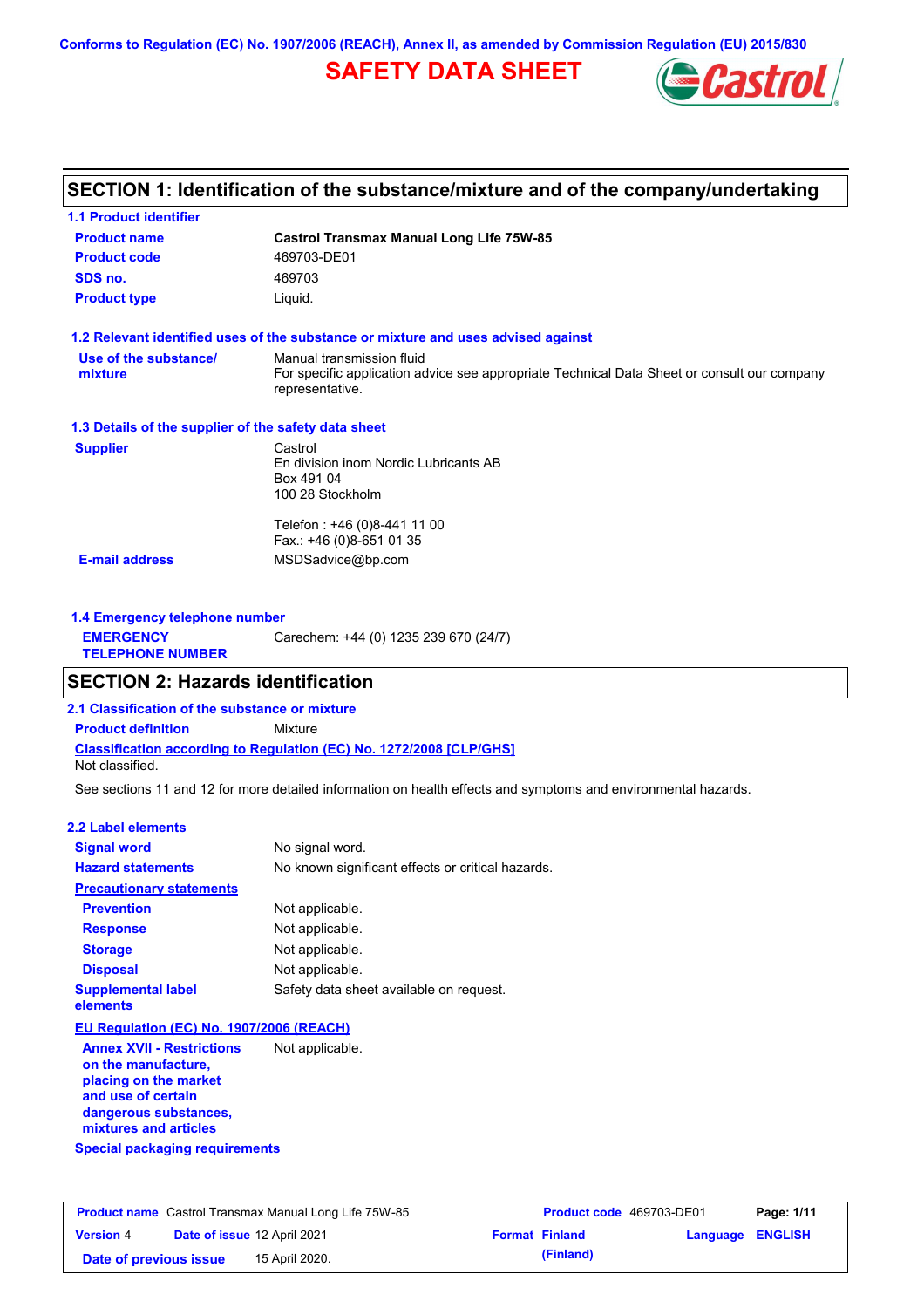# **SECTION 2: Hazards identification**

| <b>Containers to be fitted</b><br>with child-resistant<br>fastenings                                                     | Not applicable.                                                                                               |  |
|--------------------------------------------------------------------------------------------------------------------------|---------------------------------------------------------------------------------------------------------------|--|
| <b>Tactile warning of danger</b><br>Not applicable.                                                                      |                                                                                                               |  |
| 2.3 Other hazards                                                                                                        |                                                                                                               |  |
| <b>Results of PBT and vPvB</b><br>assessment                                                                             | Product does not meet the criteria for PBT or vPvB according to Regulation (EC) No. 1907/2006,<br>Annex XIII. |  |
| <b>Product meets the criteria</b><br>for PBT or vPvB according<br>to Regulation (EC) No.<br><b>1907/2006, Annex XIII</b> | This mixture does not contain any substances that are assessed to be a PBT or a vPvB.                         |  |
| Other hazards which do<br>not result in classification                                                                   | Defatting to the skin.                                                                                        |  |

## **SECTION 3: Composition/information on ingredients**

### **3.2 Mixtures**

Mixture **Product definition**

Synthetic base stock. Proprietary performance additives.

| <b>Product/ingredient</b><br>name                             | <b>Identifiers</b>                                                                      | %         | <b>Regulation (EC) No.</b><br>1272/2008 [CLP] | Type    |
|---------------------------------------------------------------|-----------------------------------------------------------------------------------------|-----------|-----------------------------------------------|---------|
| $\frac{1}{2}$ -Decene, homopolymer,<br>hydrogenated           | REACH #: 01-2119486452-34<br>EC: 500-183-1<br>CAS: 68037-01-4                           | ≥25 - ≤50 | Asp. Tox. 1, H304                             | [1] [2] |
| Dec-1-ene, trimers, hydrogenated                              | REACH #: 01-2119493949-12 ≥25 - ≤50<br>$EC: 500-393-3$<br>CAS: 157707-86-3              |           | Asp. Tox. 1, H304                             | [1] [2] |
| Dec-1-ene, dimers, hydrogenated                               | REACH #: 01-2119493069-28<br>EC: 500-228-5<br>CAS: 68649-11-6                           | ≥10 - ≤25 | Acute Tox. 4, H332<br>Asp. Tox. 1, H304       | [1] [2] |
| Distillates (petroleum), hydrotreated<br>heavy paraffinic     | REACH #: 01-2119484627-25 ≤3<br>EC: 265-157-1<br>CAS: 64742-54-7<br>Index: 649-467-00-8 |           | Not classified.                               | $[2]$   |
| Distillates (petroleum), solvent-<br>dewaxed heavy paraffinic | REACH #: 01-2119471299-27<br>EC: 265-169-7<br>CAS: 64742-65-0<br>Index: 649-474-00-6    | ב≥        | Asp. Tox. 1, H304                             | [1] [2] |

**See Section 16 for the full text of the H statements declared above.**

### **Type**

[1] Substance classified with a health or environmental hazard

[2] Substance with a workplace exposure limit

[3] Substance meets the criteria for PBT according to Regulation (EC) No. 1907/2006, Annex XIII

[4] Substance meets the criteria for vPvB according to Regulation (EC) No. 1907/2006, Annex XIII

[5] Substance of equivalent concern

[6] Additional disclosure due to company policy

Occupational exposure limits, if available, are listed in Section 8.

## **SECTION 4: First aid measures**

#### **4.1 Description of first aid measures**

| Eye contact         | In case of contact, immediately flush eyes with plenty of water for at least 15 minutes. Eyelids<br>should be held away from the eyeball to ensure thorough rinsing. Check for and remove any<br>contact lenses. Get medical attention.           |
|---------------------|---------------------------------------------------------------------------------------------------------------------------------------------------------------------------------------------------------------------------------------------------|
| <b>Skin contact</b> | Wash skin thoroughly with soap and water or use recognised skin cleanser. Remove<br>contaminated clothing and shoes. Wash clothing before reuse. Clean shoes thoroughly before<br>reuse. Get medical attention if irritation develops.            |
| <b>Inhalation</b>   | Winhaled, remove to fresh air. In case of inhalation of decomposition products in a fire,<br>symptoms may be delayed. The exposed person may need to be kept under medical<br>surveillance for 48 hours. Get medical attention if symptoms occur. |

| <b>Product name</b> Castrol Transmax Manual Long Life 75W-85 |  |                                    | Product code 469703-DE01 |                       | Page: 2/11       |  |
|--------------------------------------------------------------|--|------------------------------------|--------------------------|-----------------------|------------------|--|
| <b>Version 4</b>                                             |  | <b>Date of issue 12 April 2021</b> |                          | <b>Format Finland</b> | Language ENGLISH |  |
| Date of previous issue                                       |  | 15 April 2020.                     |                          | (Finland)             |                  |  |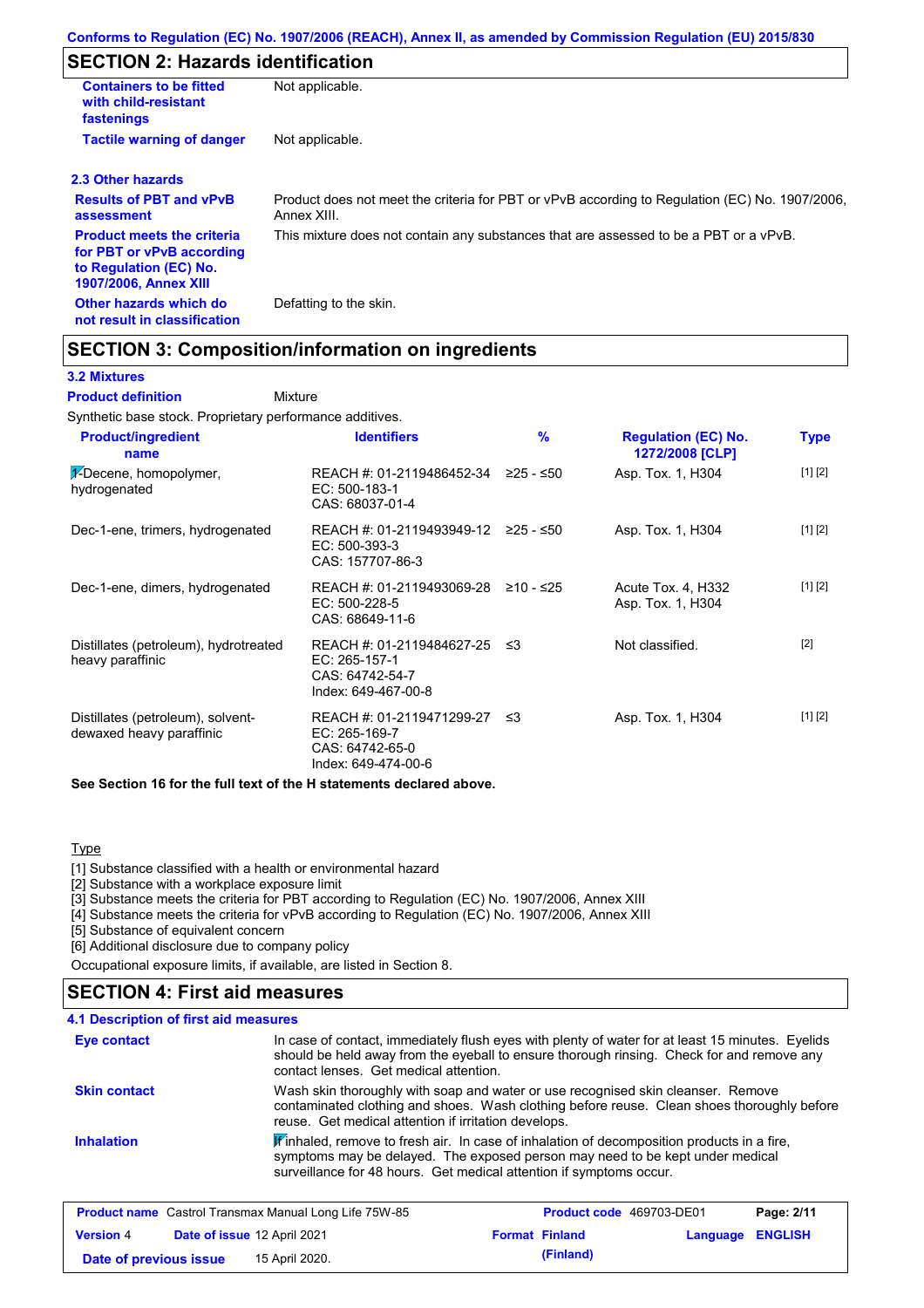## **Conforms to Regulation (EC) No. 1907/2006 (REACH), Annex II, as amended by Commission Regulation (EU) 2015/830**

# **SECTION 4: First aid measures**

| Ingestion                             | Do not induce vomiting unless directed to do so by medical personnel. Get medical attention if<br>symptoms occur.   |
|---------------------------------------|---------------------------------------------------------------------------------------------------------------------|
| <b>Protection of first-aiders</b>     | No action shall be taken involving any personal risk or without suitable training.                                  |
|                                       | 4.2 Most important symptoms and effects, both acute and delayed                                                     |
|                                       | See Section 11 for more detailed information on health effects and symptoms.                                        |
| <b>Potential acute health effects</b> |                                                                                                                     |
| <b>Inhalation</b>                     | Exposure to decomposition products may cause a health hazard. Serious effects may be<br>delayed following exposure. |
| <b>Ingestion</b>                      | No known significant effects or critical hazards.                                                                   |
| <b>Skin contact</b>                   | Defatting to the skin. May cause skin dryness and irritation.                                                       |
| Eye contact                           | No known significant effects or critical hazards.                                                                   |
|                                       | Delayed and immediate effects as well as chronic effects from short and long-term exposure                          |
| <b>Inhalation</b>                     | Overexposure to the inhalation of airborne droplets or aerosols may cause irritation of the<br>respiratory tract.   |
| <b>Ingestion</b>                      | Ingestion of large quantities may cause nausea and diarrhoea.                                                       |
| <b>Skin contact</b>                   | Prolonged or repeated contact can defat the skin and lead to irritation and/or dermatitis.                          |
| Eye contact                           | Potential risk of transient stinging or redness if accidental eye contact occurs.                                   |

### **4.3 Indication of any immediate medical attention and special treatment needed**

Notes to physician **Treatment should in general be symptomatic and directed to relieving any effects.** In case of inhalation of decomposition products in a fire, symptoms may be delayed. The exposed person may need to be kept under medical surveillance for 48 hours.

## **SECTION 5: Firefighting measures**

| 5.1 Extinguishing media                                                                                                                                                                                                                                                                                                                                                                                                       |                                                                                                                |  |
|-------------------------------------------------------------------------------------------------------------------------------------------------------------------------------------------------------------------------------------------------------------------------------------------------------------------------------------------------------------------------------------------------------------------------------|----------------------------------------------------------------------------------------------------------------|--|
| In case of fire, use foam, dry chemical or carbon dioxide extinguisher or spray.<br><b>Suitable extinguishing</b><br>media                                                                                                                                                                                                                                                                                                    |                                                                                                                |  |
| <b>Unsuitable extinguishing</b><br>media                                                                                                                                                                                                                                                                                                                                                                                      | Do not use water jet. The use of a water jet may cause the fire to spread by splashing the<br>burning product. |  |
| 5.2 Special hazards arising from the substance or mixture                                                                                                                                                                                                                                                                                                                                                                     |                                                                                                                |  |
| <b>Hazards from the</b><br>In a fire or if heated, a pressure increase will occur and the container may burst.<br>substance or mixture                                                                                                                                                                                                                                                                                        |                                                                                                                |  |
| Combustion products may include the following:<br><b>Hazardous combustion</b><br>carbon oxides $(CO, CO2)$ (carbon monoxide, carbon dioxide)<br>products<br>nitrogen oxides (NO, $NO2$ etc.)                                                                                                                                                                                                                                  |                                                                                                                |  |
| 5.3 Advice for firefighters                                                                                                                                                                                                                                                                                                                                                                                                   |                                                                                                                |  |
| No action shall be taken involving any personal risk or without suitable training. Promptly<br><b>Special precautions for</b><br>isolate the scene by removing all persons from the vicinity of the incident if there is a fire.<br>fire-fighters                                                                                                                                                                             |                                                                                                                |  |
| Fire-fighters should wear appropriate protective equipment and self-contained breathing<br><b>Special protective</b><br>apparatus (SCBA) with a full face-piece operated in positive pressure mode. Clothing for fire-<br>equipment for fire-fighters<br>fighters (including helmets, protective boots and gloves) conforming to European standard EN<br>469 will provide a basic level of protection for chemical incidents. |                                                                                                                |  |

# **SECTION 6: Accidental release measures**

|                                         | 6.1 Personal precautions, protective equipment and emergency procedures                                                                                                                                                                                                                                                             |
|-----------------------------------------|-------------------------------------------------------------------------------------------------------------------------------------------------------------------------------------------------------------------------------------------------------------------------------------------------------------------------------------|
| For non-emergency<br>personnel          | No action shall be taken involving any personal risk or without suitable training. Evacuate<br>surrounding areas. Keep unnecessary and unprotected personnel from entering. Do not touch<br>or walk through spilt material. Floors may be slippery; use care to avoid falling. Put on<br>appropriate personal protective equipment. |
| For emergency responders                | Pspecialised clothing is required to deal with the spillage, take note of any information in<br>Section 8 on suitable and unsuitable materials. See also the information in "For non-<br>emergency personnel".                                                                                                                      |
| <b>6.2 Environmental</b><br>precautions | Avoid dispersal of spilt material and runoff and contact with soil, waterways, drains and sewers.<br>Inform the relevant authorities if the product has caused environmental pollution (sewers,<br>waterways, soil or air).                                                                                                         |

| <b>Product name</b> Castrol Transmax Manual Long Life 75W-85 |                             |                | <b>Product code</b> 469703-DE01 |                       | Page: 3/11              |  |
|--------------------------------------------------------------|-----------------------------|----------------|---------------------------------|-----------------------|-------------------------|--|
| <b>Version 4</b>                                             | Date of issue 12 April 2021 |                |                                 | <b>Format Finland</b> | <b>Language ENGLISH</b> |  |
| Date of previous issue                                       |                             | 15 April 2020. |                                 | (Finland)             |                         |  |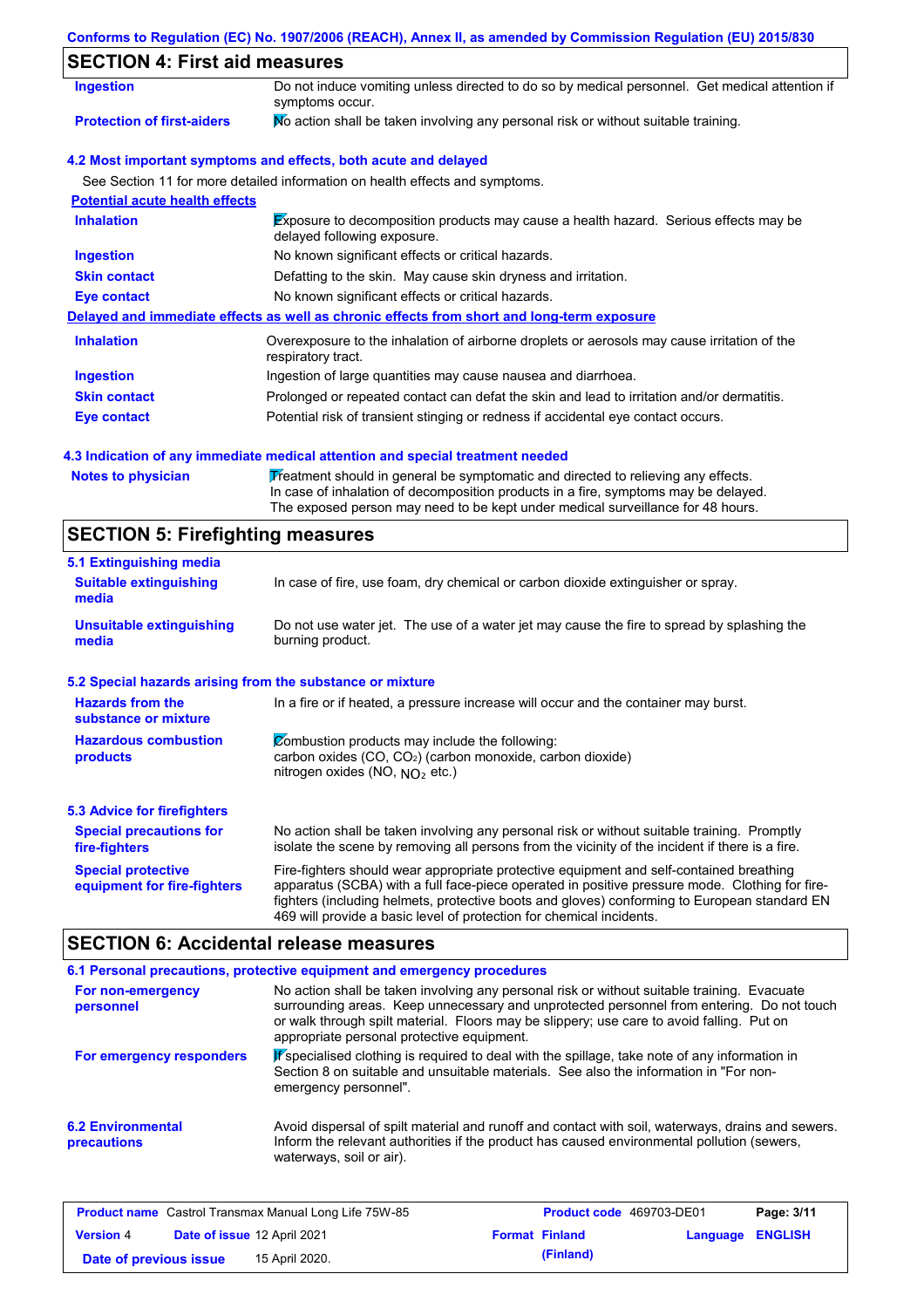# **SECTION 6: Accidental release measures**

|                                           | 6.3 Methods and material for containment and cleaning up                                                                                                                                                                                                                                                                                                                                       |  |  |  |  |
|-------------------------------------------|------------------------------------------------------------------------------------------------------------------------------------------------------------------------------------------------------------------------------------------------------------------------------------------------------------------------------------------------------------------------------------------------|--|--|--|--|
| <b>Small spill</b>                        | Stop leak if without risk. Move containers from spill area. Absorb with an inert material and<br>place in an appropriate waste disposal container. Dispose of via a licensed waste disposal<br>contractor.                                                                                                                                                                                     |  |  |  |  |
| Large spill                               | Stop leak if without risk. Move containers from spill area. Prevent entry into sewers, water<br>courses, basements or confined areas. Contain and collect spillage with non-combustible,<br>absorbent material e.g. sand, earth, vermiculite or diatomaceous earth and place in container<br>for disposal according to local regulations. Dispose of via a licensed waste disposal contractor. |  |  |  |  |
| 6.4 Reference to other<br><b>sections</b> | See Section 1 for emergency contact information.<br>See Section 5 for firefighting measures.<br>See Section 8 for information on appropriate personal protective equipment.<br>See Section 12 for environmental precautions.<br>See Section 13 for additional waste treatment information.                                                                                                     |  |  |  |  |

## **SECTION 7: Handling and storage**

| 7.1 Precautions for safe handling                                             |                                                                                                                                                                                                                                                                                                                                                                                                                                                                                          |
|-------------------------------------------------------------------------------|------------------------------------------------------------------------------------------------------------------------------------------------------------------------------------------------------------------------------------------------------------------------------------------------------------------------------------------------------------------------------------------------------------------------------------------------------------------------------------------|
| <b>Protective measures</b>                                                    | Put on appropriate personal protective equipment.                                                                                                                                                                                                                                                                                                                                                                                                                                        |
| <b>Advice on general</b><br>occupational hygiene                              | Eating, drinking and smoking should be prohibited in areas where this material is handled.<br>stored and processed. Wash thoroughly after handling. Remove contaminated clothing and<br>protective equipment before entering eating areas. See also Section 8 for additional<br>information on hygiene measures.                                                                                                                                                                         |
| <b>7.2 Conditions for safe</b><br>storage, including any<br>incompatibilities | Store in accordance with local regulations. Store in a dry, cool and well-ventilated area, away<br>from incompatible materials (see Section 10). Keep away from heat and direct sunlight. Keep<br>container tightly closed and sealed until ready for use. Containers that have been opened must<br>be carefully resealed and kept upright to prevent leakage. Store and use only in equipment/<br>containers designed for use with this product. Do not store in unlabelled containers. |
| <b>Not suitable</b>                                                           | Prolonged exposure to elevated temperature.                                                                                                                                                                                                                                                                                                                                                                                                                                              |
| 7.3 Specific end use(s)                                                       |                                                                                                                                                                                                                                                                                                                                                                                                                                                                                          |

## **Recommendations**

See section 1.2 and Exposure scenarios in annex, if applicable.

# **SECTION 8: Exposure controls/personal protection**

| <b>Occupational exposure limits</b>                          |                             |                                                                                                                                                                                                                                                                                                                                                                                                                                                                                                                                                                                                                                                                                                                                                                                                                                                                                                                                                                                                                            |  |  |
|--------------------------------------------------------------|-----------------------------|----------------------------------------------------------------------------------------------------------------------------------------------------------------------------------------------------------------------------------------------------------------------------------------------------------------------------------------------------------------------------------------------------------------------------------------------------------------------------------------------------------------------------------------------------------------------------------------------------------------------------------------------------------------------------------------------------------------------------------------------------------------------------------------------------------------------------------------------------------------------------------------------------------------------------------------------------------------------------------------------------------------------------|--|--|
| <b>Product/ingredient name</b>                               |                             | <b>Exposure limit values</b>                                                                                                                                                                                                                                                                                                                                                                                                                                                                                                                                                                                                                                                                                                                                                                                                                                                                                                                                                                                               |  |  |
| 1-Decene, homopolymer, hydrogenated                          |                             | Institute of Occupational Health, Ministry of Social Affairs (Finland).<br>TWA: 5 mg/m <sup>3</sup> 8 hours. Issued/Revised: 12/2011 Form: Mist                                                                                                                                                                                                                                                                                                                                                                                                                                                                                                                                                                                                                                                                                                                                                                                                                                                                            |  |  |
| Dec-1-ene, trimers, hydrogenated                             |                             | Institute of Occupational Health, Ministry of Social Affairs (Finland).<br>TWA: 5 mg/m <sup>3</sup> 8 hours. Issued/Revised: 12/2011 Form: Mist                                                                                                                                                                                                                                                                                                                                                                                                                                                                                                                                                                                                                                                                                                                                                                                                                                                                            |  |  |
| Dec-1-ene, dimers, hydrogenated                              |                             | Institute of Occupational Health, Ministry of Social Affairs (Finland).<br>TWA: 5 mg/m <sup>3</sup> 8 hours. Issued/Revised: 12/2011 Form: Mist                                                                                                                                                                                                                                                                                                                                                                                                                                                                                                                                                                                                                                                                                                                                                                                                                                                                            |  |  |
| Distillates (petroleum), hydrotreated heavy paraffinic       |                             | Institute of Occupational Health, Ministry of Social Affairs (Finland).<br>TWA: 5 mg/m <sup>3</sup> 8 hours. Issued/Revised: 12/2011 Form: Mist                                                                                                                                                                                                                                                                                                                                                                                                                                                                                                                                                                                                                                                                                                                                                                                                                                                                            |  |  |
| Distillates (petroleum), solvent-dewaxed heavy<br>paraffinic |                             | Institute of Occupational Health, Ministry of Social Affairs (Finland).                                                                                                                                                                                                                                                                                                                                                                                                                                                                                                                                                                                                                                                                                                                                                                                                                                                                                                                                                    |  |  |
|                                                              |                             | TWA: 5 mg/m <sup>3</sup> 8 hours. Issued/Revised: 12/2011 Form: Mist                                                                                                                                                                                                                                                                                                                                                                                                                                                                                                                                                                                                                                                                                                                                                                                                                                                                                                                                                       |  |  |
| guidance only.                                               |                             | Whilst specific OELs for certain components may be shown in this section, other components may be present in any mist,<br>vapour or dust produced. Therefore, the specific OELs may not be applicable to the product as a whole and are provided for                                                                                                                                                                                                                                                                                                                                                                                                                                                                                                                                                                                                                                                                                                                                                                       |  |  |
| <b>Recommended monitoring</b><br>procedures                  |                             | If this product contains ingredients with exposure limits, personal, workplace atmosphere or<br>biological monitoring may be required to determine the effectiveness of the ventilation or other<br>control measures and/or the necessity to use respiratory protective equipment. Reference<br>should be made to monitoring standards, such as the following: European Standard EN 689<br>(Workplace atmospheres - Guidance for the assessment of exposure by inhalation to chemical<br>agents for comparison with limit values and measurement strategy) European Standard EN<br>14042 (Workplace atmospheres - Guide for the application and use of procedures for the<br>assessment of exposure to chemical and biological agents) European Standard EN 482<br>(Workplace atmospheres - General requirements for the performance of procedures for the<br>measurement of chemical agents) Reference to national guidance documents for methods for<br>the determination of hazardous substances will also be required. |  |  |
| <b>Product name</b> Castrol Transmax Manual Long Life 75W-85 |                             | Page: 4/11<br>Product code 469703-DE01                                                                                                                                                                                                                                                                                                                                                                                                                                                                                                                                                                                                                                                                                                                                                                                                                                                                                                                                                                                     |  |  |
| <b>Version 4</b>                                             | Date of issue 12 April 2021 | <b>Format Finland</b><br><b>ENGLISH</b><br>Language                                                                                                                                                                                                                                                                                                                                                                                                                                                                                                                                                                                                                                                                                                                                                                                                                                                                                                                                                                        |  |  |
| Date of previous issue                                       | 15 April 2020.              | (Finland)                                                                                                                                                                                                                                                                                                                                                                                                                                                                                                                                                                                                                                                                                                                                                                                                                                                                                                                                                                                                                  |  |  |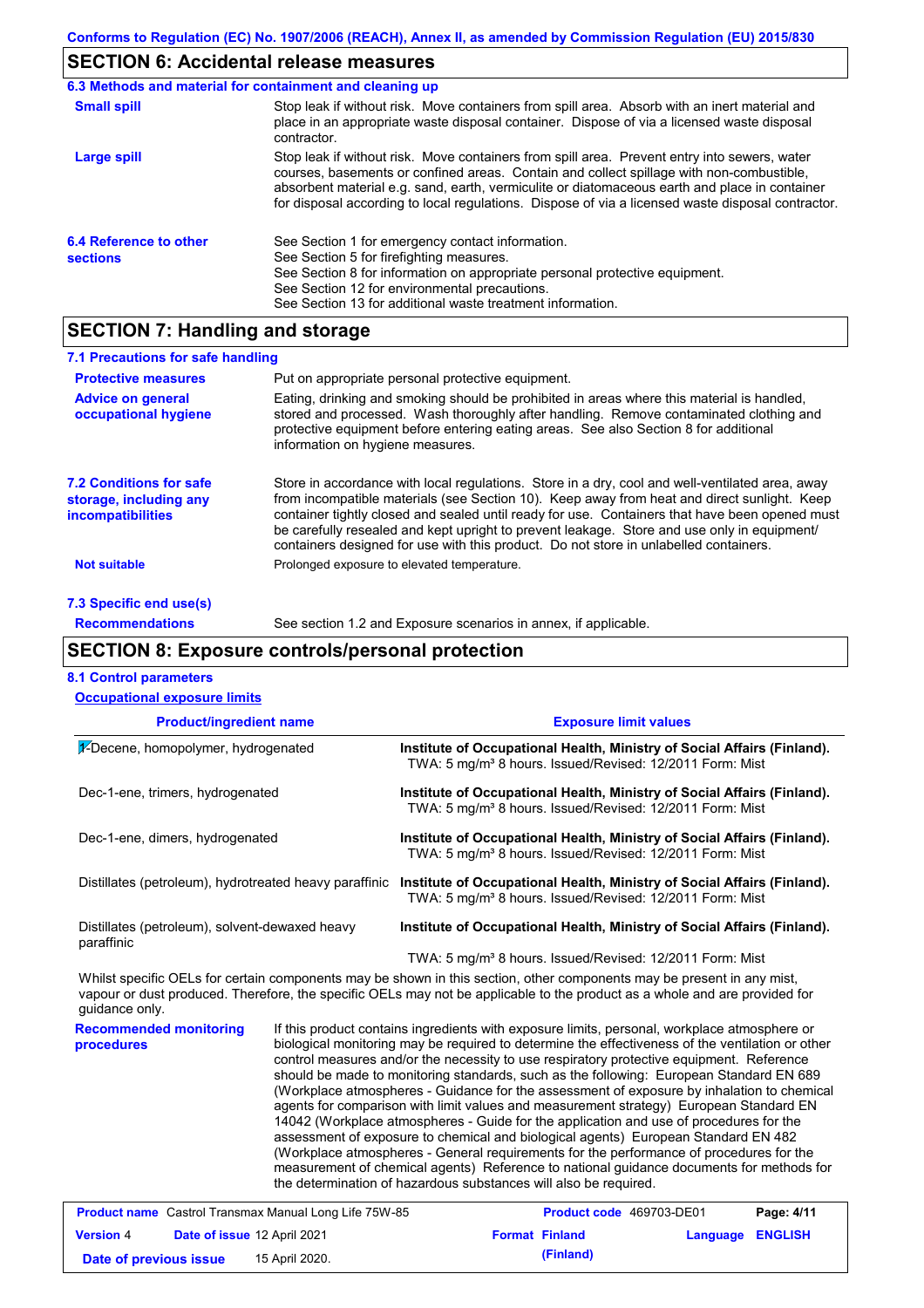# **SECTION 8: Exposure controls/personal protection**

**Derived No Effect Level**

No DNELs/DMELs available.

## **Predicted No Effect Concentration**

No PNECs available

| <b>8.2 Exposure controls</b>                         |                                                                                                                                                                                                                                                                                                                                                                                                                                                                                                                                                                                                                                                                                                                                                                                                                                                                                                                                                                                                         |
|------------------------------------------------------|---------------------------------------------------------------------------------------------------------------------------------------------------------------------------------------------------------------------------------------------------------------------------------------------------------------------------------------------------------------------------------------------------------------------------------------------------------------------------------------------------------------------------------------------------------------------------------------------------------------------------------------------------------------------------------------------------------------------------------------------------------------------------------------------------------------------------------------------------------------------------------------------------------------------------------------------------------------------------------------------------------|
| <b>Appropriate engineering</b><br><b>controls</b>    | Provide exhaust ventilation or other engineering controls to keep the relevant airborne<br>concentrations below their respective occupational exposure limits.<br>All activities involving chemicals should be assessed for their risks to health, to ensure<br>exposures are adequately controlled. Personal protective equipment should only be considered<br>after other forms of control measures (e.g. engineering controls) have been suitably evaluated.<br>Personal protective equipment should conform to appropriate standards, be suitable for use, be<br>kept in good condition and properly maintained.<br>Your supplier of personal protective equipment should be consulted for advice on selection and<br>appropriate standards. For further information contact your national organisation for standards.<br>The final choice of protective equipment will depend upon a risk assessment. It is important to<br>ensure that all items of personal protective equipment are compatible. |
| <b>Individual protection measures</b>                |                                                                                                                                                                                                                                                                                                                                                                                                                                                                                                                                                                                                                                                                                                                                                                                                                                                                                                                                                                                                         |
| <b>Hygiene measures</b>                              | Wash hands, forearms and face thoroughly after handling chemical products, before eating,<br>smoking and using the lavatory and at the end of the working period. Ensure that eyewash<br>stations and safety showers are close to the workstation location.                                                                                                                                                                                                                                                                                                                                                                                                                                                                                                                                                                                                                                                                                                                                             |
| <b>Respiratory protection</b>                        | In case of insufficient ventilation, wear suitable respiratory equipment.<br>The correct choice of respiratory protection depends upon the chemicals being handled, the<br>conditions of work and use, and the condition of the respiratory equipment. Safety procedures<br>should be developed for each intended application. Respiratory protection equipment should<br>therefore be chosen in consultation with the supplier/manufacturer and with a full assessment<br>of the working conditions.                                                                                                                                                                                                                                                                                                                                                                                                                                                                                                   |
| <b>Eye/face protection</b><br><b>Skin protection</b> | Safety glasses with side shields.                                                                                                                                                                                                                                                                                                                                                                                                                                                                                                                                                                                                                                                                                                                                                                                                                                                                                                                                                                       |
| <b>Hand protection</b>                               | <b>General Information:</b>                                                                                                                                                                                                                                                                                                                                                                                                                                                                                                                                                                                                                                                                                                                                                                                                                                                                                                                                                                             |
|                                                      | Because specific work environments and material handling practices vary, safety procedures<br>should be developed for each intended application. The correct choice of protective gloves<br>depends upon the chemicals being handled, and the conditions of work and use. Most gloves<br>provide protection for only a limited time before they must be discarded and replaced (even the<br>best chemically resistant gloves will break down after repeated chemical exposures).                                                                                                                                                                                                                                                                                                                                                                                                                                                                                                                        |
|                                                      | Gloves should be chosen in consultation with the supplier / manufacturer and taking account of<br>a full assessment of the working conditions.                                                                                                                                                                                                                                                                                                                                                                                                                                                                                                                                                                                                                                                                                                                                                                                                                                                          |
|                                                      | Recommended: Nitrile gloves.<br><b>Breakthrough time:</b>                                                                                                                                                                                                                                                                                                                                                                                                                                                                                                                                                                                                                                                                                                                                                                                                                                                                                                                                               |
|                                                      | Breakthrough time data are generated by glove manufacturers under laboratory test conditions<br>and represent how long a glove can be expected to provide effective permeation resistance. It<br>is important when following breakthrough time recommendations that actual workplace<br>conditions are taken into account. Always consult with your glove supplier for up-to-date<br>technical information on breakthrough times for the recommended glove type.<br>Our recommendations on the selection of gloves are as follows:                                                                                                                                                                                                                                                                                                                                                                                                                                                                      |
|                                                      | Continuous contact:                                                                                                                                                                                                                                                                                                                                                                                                                                                                                                                                                                                                                                                                                                                                                                                                                                                                                                                                                                                     |
|                                                      | Gloves with a minimum breakthrough time of 240 minutes, or >480 minutes if suitable gloves<br>can be obtained.<br>If suitable gloves are not available to offer that level of protection, gloves with shorter<br>breakthrough times may be acceptable as long as appropriate glove maintenance and<br>replacement regimes are determined and adhered to.                                                                                                                                                                                                                                                                                                                                                                                                                                                                                                                                                                                                                                                |
|                                                      | Short-term / splash protection:                                                                                                                                                                                                                                                                                                                                                                                                                                                                                                                                                                                                                                                                                                                                                                                                                                                                                                                                                                         |
|                                                      | Recommended breakthrough times as above.<br>It is recognised that for short-term, transient exposures, gloves with shorter breakthrough times<br>may commonly be used. Therefore, appropriate maintenance and replacement regimes must<br>be determined and rigorously followed.                                                                                                                                                                                                                                                                                                                                                                                                                                                                                                                                                                                                                                                                                                                        |
|                                                      | <b>Glove Thickness:</b>                                                                                                                                                                                                                                                                                                                                                                                                                                                                                                                                                                                                                                                                                                                                                                                                                                                                                                                                                                                 |

|                        |                             | <b>Product name</b> Castrol Transmax Manual Long Life 75W-85 | Product code 469703-DE01 |                         | Page: 5/11 |
|------------------------|-----------------------------|--------------------------------------------------------------|--------------------------|-------------------------|------------|
| <b>Version 4</b>       | Date of issue 12 April 2021 |                                                              | <b>Format Finland</b>    | <b>Language ENGLISH</b> |            |
| Date of previous issue |                             | 15 April 2020.                                               | (Finland)                |                         |            |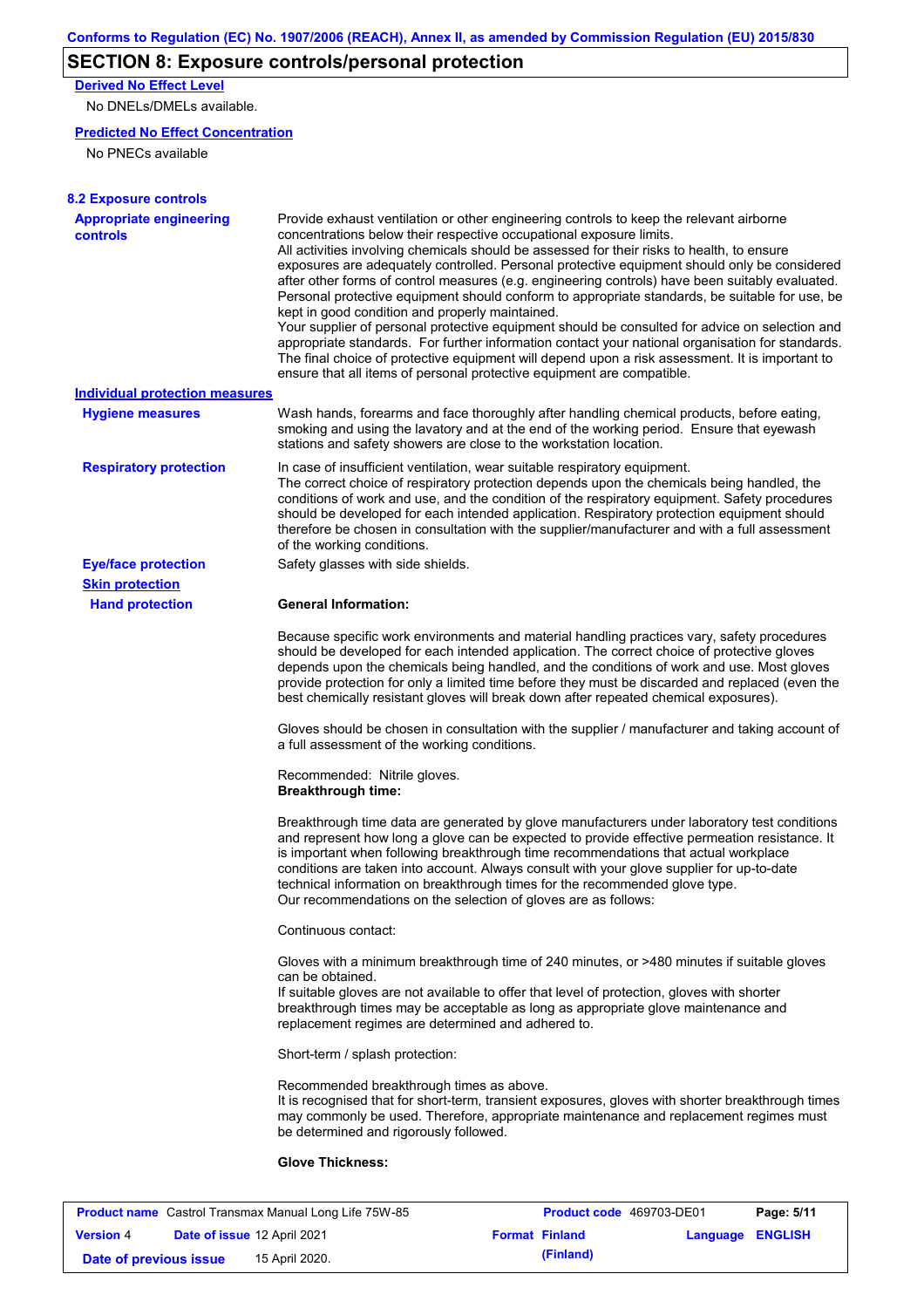# **SECTION 8: Exposure controls/personal protection**

For general applications, we recommend gloves with a thickness typically greater than 0.35 mm.

|                                                  | It should be emphasised that glove thickness is not necessarily a good predictor of glove<br>resistance to a specific chemical, as the permeation efficiency of the glove will be dependent<br>on the exact composition of the glove material. Therefore, glove selection should also be based<br>on consideration of the task requirements and knowledge of breakthrough times.<br>Glove thickness may also vary depending on the glove manufacturer, the glove type and the<br>glove model. Therefore, the manufacturers' technical data should always be taken into account<br>to ensure selection of the most appropriate glove for the task.                                     |
|--------------------------------------------------|---------------------------------------------------------------------------------------------------------------------------------------------------------------------------------------------------------------------------------------------------------------------------------------------------------------------------------------------------------------------------------------------------------------------------------------------------------------------------------------------------------------------------------------------------------------------------------------------------------------------------------------------------------------------------------------|
|                                                  | Note: Depending on the activity being conducted, gloves of varying thickness may be required<br>for specific tasks. For example:                                                                                                                                                                                                                                                                                                                                                                                                                                                                                                                                                      |
|                                                  | • Thinner gloves (down to 0.1 mm or less) may be required where a high degree of manual<br>dexterity is needed. However, these gloves are only likely to give short duration protection and<br>would normally be just for single use applications, then disposed of.                                                                                                                                                                                                                                                                                                                                                                                                                  |
|                                                  | • Thicker gloves (up to 3 mm or more) may be required where there is a mechanical (as well<br>as a chemical) risk i.e. where there is abrasion or puncture potential.                                                                                                                                                                                                                                                                                                                                                                                                                                                                                                                 |
| <b>Skin and body</b>                             | Use of protective clothing is good industrial practice.<br>Personal protective equipment for the body should be selected based on the task being<br>performed and the risks involved and should be approved by a specialist before handling this<br>product.<br>Cotton or polyester/cotton overalls will only provide protection against light superficial<br>contamination that will not soak through to the skin. Overalls should be laundered on a regular<br>basis. When the risk of skin exposure is high (e.g. when cleaning up spillages or if there is a<br>risk of splashing) then chemical resistant aprons and/or impervious chemical suits and boots<br>will be required. |
| <b>Refer to standards:</b>                       | Respiratory protection: EN 529<br>Gloves: EN 420, EN 374<br>Eye protection: EN 166<br>Filtering half-mask: EN 149<br>Filtering half-mask with valve: EN 405<br>Half-mask: EN 140 plus filter<br>Full-face mask: EN 136 plus filter<br>Particulate filters: EN 143<br>Gas/combined filters: EN 14387                                                                                                                                                                                                                                                                                                                                                                                   |
| <b>Environmental exposure</b><br><b>controls</b> | Emissions from ventilation or work process equipment should be checked to ensure they<br>comply with the requirements of environmental protection legislation. In some cases, fume<br>scrubbers, filters or engineering modifications to the process equipment will be necessary to<br>reduce emissions to acceptable levels.                                                                                                                                                                                                                                                                                                                                                         |

## **SECTION 9: Physical and chemical properties**

| 9.1 Information on basic physical and chemical properties |                                                                      |                          |          |                |
|-----------------------------------------------------------|----------------------------------------------------------------------|--------------------------|----------|----------------|
| <b>Appearance</b>                                         |                                                                      |                          |          |                |
| <b>Physical state</b>                                     | Liquid.                                                              |                          |          |                |
| <b>Colour</b>                                             | Brown.                                                               |                          |          |                |
| <b>Odour</b>                                              | Not available.                                                       |                          |          |                |
| <b>Odour threshold</b>                                    | Not available.                                                       |                          |          |                |
| pH                                                        | Not applicable.                                                      |                          |          |                |
| <b>Melting point/freezing point</b>                       | Not available.                                                       |                          |          |                |
| Initial boiling point and boiling<br>range                | Not available.                                                       |                          |          |                |
| <b>Pour point</b>                                         | $-60 °C$                                                             |                          |          |                |
| <b>Flash point</b>                                        | Open cup: >200°C (>392°F) [Cleveland.]                               |                          |          |                |
| <b>Evaporation rate</b>                                   | Not available.                                                       |                          |          |                |
| <b>Flammability (solid, gas)</b>                          | Not available.                                                       |                          |          |                |
| <b>Upper/lower flammability or</b><br>explosive limits    | Not available.                                                       |                          |          |                |
| <b>Vapour pressure</b>                                    | Not available.                                                       |                          |          |                |
| <b>Vapour density</b>                                     | Not available.                                                       |                          |          |                |
| <b>Relative density</b>                                   | Not available.                                                       |                          |          |                |
| <b>Density</b>                                            | <1000 kg/m <sup>3</sup> (<1 g/cm <sup>3</sup> ) at 15 <sup>°</sup> C |                          |          |                |
| Product name Castrol Transmax Manual Long Life 75W-85     |                                                                      | Product code 469703-DE01 |          | Page: 6/11     |
| <b>Version 4</b><br>Date of issue 12 April 2021           |                                                                      | <b>Format Finland</b>    | Language | <b>ENGLISH</b> |
| Date of previous issue                                    | 15 April 2020.                                                       | (Finland)                |          |                |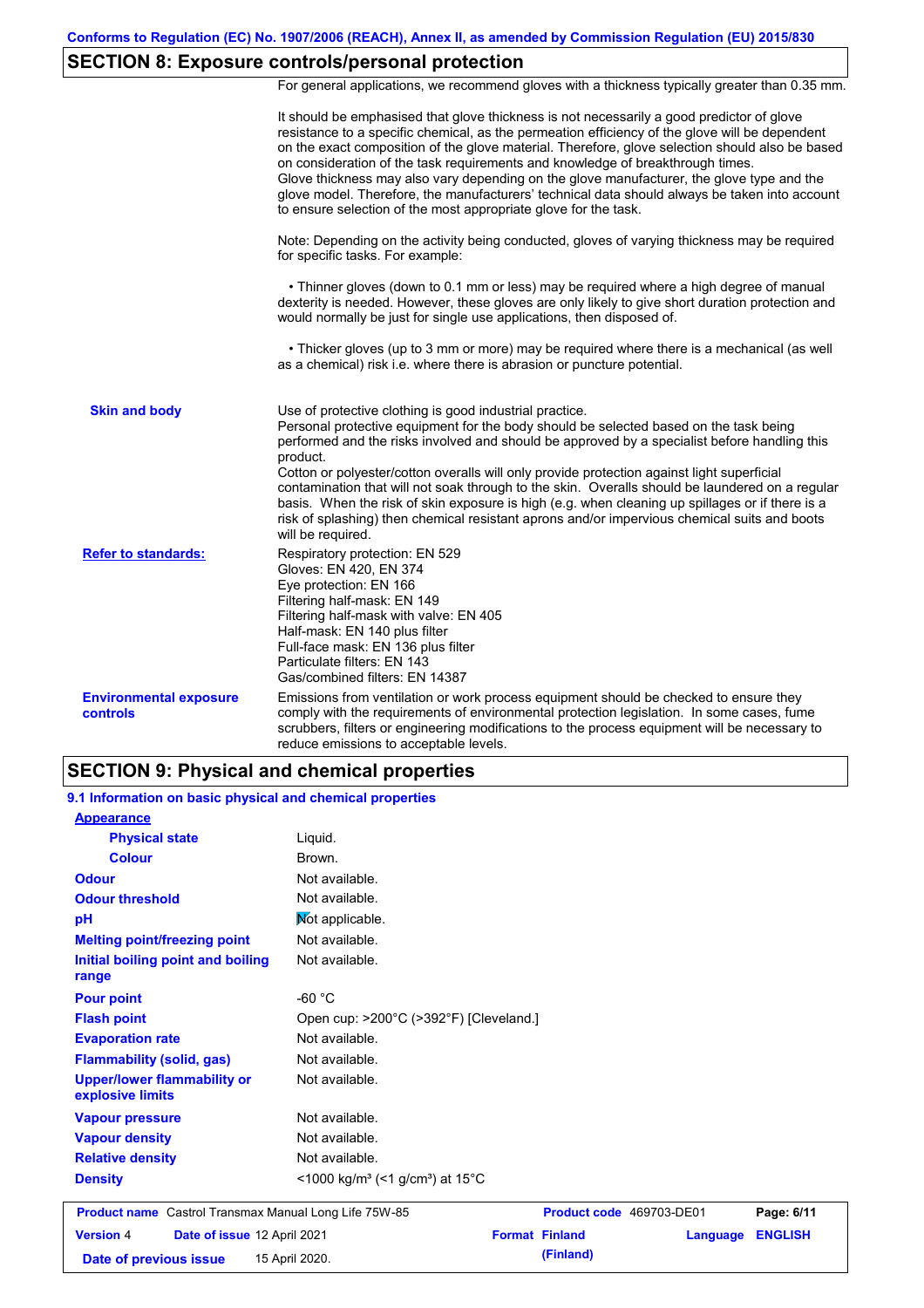# **SECTION 9: Physical and chemical properties**

| insoluble in water.                                                                                                                                |
|----------------------------------------------------------------------------------------------------------------------------------------------------|
| >3                                                                                                                                                 |
| Not available.                                                                                                                                     |
| Not available.                                                                                                                                     |
| Kinematic: 64.6 mm <sup>2</sup> /s (64.6 cSt) at $40^{\circ}$ C<br>Kinematic: 11.5 to 12 mm <sup>2</sup> /s (11.5 to 12 cSt) at 100 <sup>°</sup> C |
| Not available.                                                                                                                                     |
| Not available.                                                                                                                                     |
|                                                                                                                                                    |

### **9.2 Other information**

No additional information.

# **SECTION 10: Stability and reactivity**

| <b>10.1 Reactivity</b>                            | No specific test data available for this product. Refer to Conditions to avoid and Incompatible<br>materials for additional information.                                |
|---------------------------------------------------|-------------------------------------------------------------------------------------------------------------------------------------------------------------------------|
| <b>10.2 Chemical stability</b>                    | The product is stable.                                                                                                                                                  |
| <b>10.3 Possibility of</b><br>hazardous reactions | Under normal conditions of storage and use, hazardous reactions will not occur.<br>Under normal conditions of storage and use, hazardous polymerisation will not occur. |
| <b>10.4 Conditions to avoid</b>                   | Avoid all possible sources of ignition (spark or flame).                                                                                                                |
| 10.5 Incompatible materials                       | Reactive or incompatible with the following materials: oxidising materials.                                                                                             |
| <b>10.6 Hazardous</b><br>decomposition products   | Under normal conditions of storage and use, hazardous decomposition products should not be<br>produced.                                                                 |

# **SECTION 11: Toxicological information**

## **11.1 Information on toxicological effects**

### **Acute toxicity estimates**

| <b>Product/ingredient name</b>                                     | Oral (mg/<br>kg) | <b>Dermal</b><br>(mg/kg) | <b>Inhalation</b><br>(gases)<br>(ppm) | <b>Inhalation Inhalation</b><br>(vapours)<br>(mg/l) | (dusts)<br>and mists)<br>(mg/l) |
|--------------------------------------------------------------------|------------------|--------------------------|---------------------------------------|-----------------------------------------------------|---------------------------------|
| <b>Zastrol Transmax Manual Long Life 75W-85</b><br>(Neuhof) Parent | N/A              | N/A                      | N/A                                   | N/A                                                 | 15.1                            |
| Dec-1-ene, dimers, hydrogenated                                    | N/A              | N/A                      | N/A                                   | N/A                                                 | 1.5                             |

**Information on likely routes of exposure**

Routes of entry anticipated: Dermal, Inhalation.

### **Potential acute health effects**

| Potential acute nealth effects                               |                                                                                                                             |                          |          |                |
|--------------------------------------------------------------|-----------------------------------------------------------------------------------------------------------------------------|--------------------------|----------|----------------|
| <b>Inhalation</b>                                            | <b>Exposure to decomposition products may cause a health hazard.</b> Serious effects may be<br>delayed following exposure.  |                          |          |                |
| <b>Ingestion</b>                                             | No known significant effects or critical hazards.                                                                           |                          |          |                |
| <b>Skin contact</b>                                          | Defatting to the skin. May cause skin dryness and irritation.                                                               |                          |          |                |
| <b>Eye contact</b>                                           | No known significant effects or critical hazards.                                                                           |                          |          |                |
|                                                              | Symptoms related to the physical, chemical and toxicological characteristics                                                |                          |          |                |
| <b>Inhalation</b>                                            | May be harmful by inhalation if exposure to vapour, mists or fumes resulting from thermal<br>decomposition products occurs. |                          |          |                |
| <b>Ingestion</b>                                             | No specific data.                                                                                                           |                          |          |                |
| <b>Skin contact</b>                                          | Adverse symptoms may include the following:<br>irritation<br>dryness<br>cracking                                            |                          |          |                |
| <b>Eye contact</b>                                           | No specific data.                                                                                                           |                          |          |                |
|                                                              | Delayed and immediate effects as well as chronic effects from short and long-term exposure                                  |                          |          |                |
| <b>Inhalation</b>                                            | Overexposure to the inhalation of airborne droplets or aerosols may cause irritation of the<br>respiratory tract.           |                          |          |                |
| <b>Product name</b> Castrol Transmax Manual Long Life 75W-85 |                                                                                                                             | Product code 469703-DE01 |          | Page: 7/11     |
| <b>Version 4</b><br>Date of issue 12 April 2021              |                                                                                                                             | <b>Format Finland</b>    | Language | <b>ENGLISH</b> |
| Date of previous issue                                       | 15 April 2020.                                                                                                              | (Finland)                |          |                |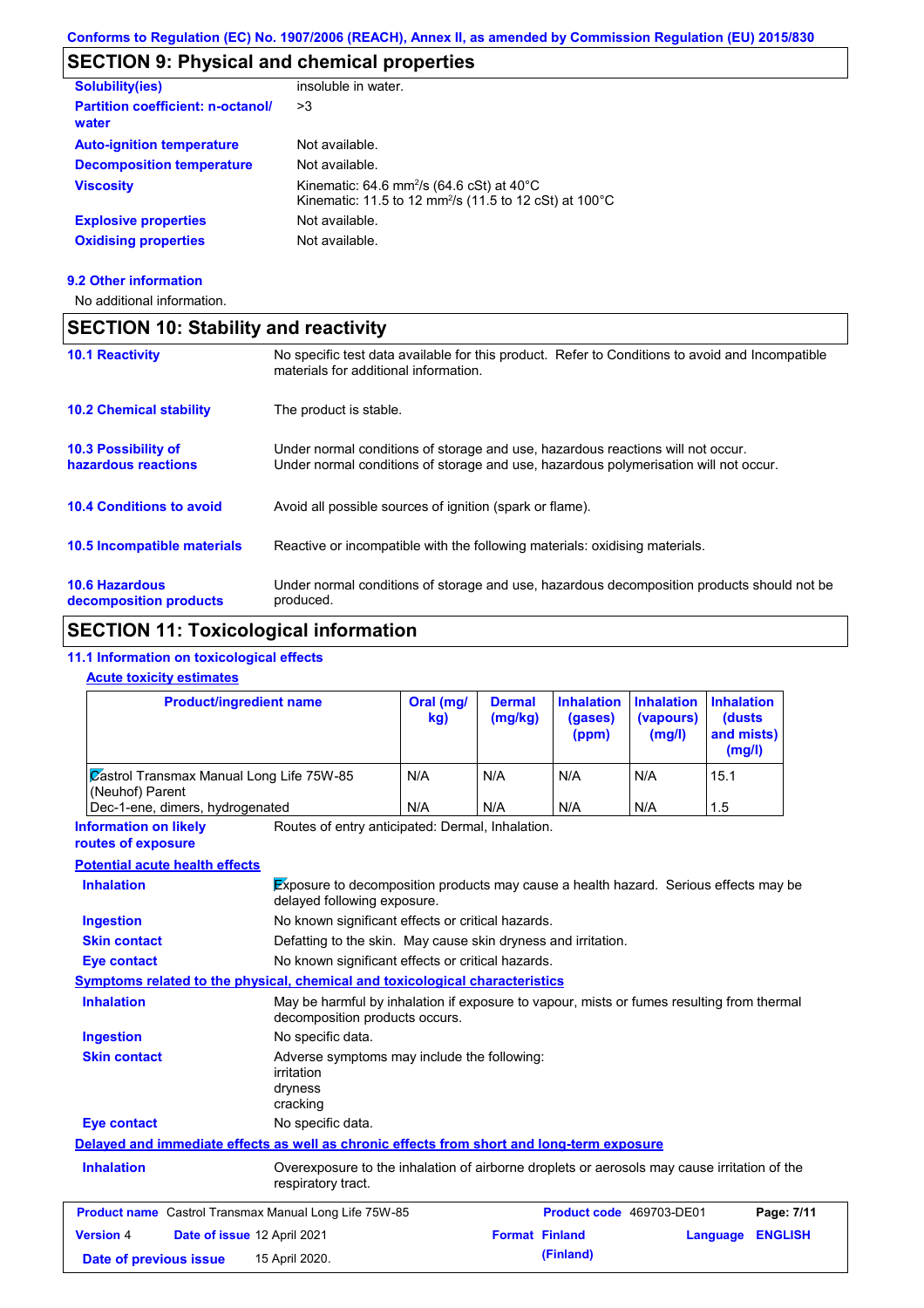## **SECTION 11: Toxicological information**

| CECTION 12: Ecological information      |                                                                                            |
|-----------------------------------------|--------------------------------------------------------------------------------------------|
| <b>Fertility effects</b>                | No known significant effects or critical hazards.                                          |
| <b>Developmental effects</b>            | No known significant effects or critical hazards.                                          |
| <b>Mutagenicity</b>                     | No known significant effects or critical hazards.                                          |
| <b>Carcinogenicity</b>                  | No known significant effects or critical hazards.                                          |
| <b>General</b>                          | No known significant effects or critical hazards.                                          |
| <b>Potential chronic health effects</b> |                                                                                            |
| <b>Eye contact</b>                      | Potential risk of transient stinging or redness if accidental eye contact occurs.          |
| <b>Skin contact</b>                     | Prolonged or repeated contact can defat the skin and lead to irritation and/or dermatitis. |
| <b>Ingestion</b>                        | Ingestion of large quantities may cause nausea and diarrhoea.                              |

## **SECTION 12: Ecological information**

### **12.1 Toxicity**

**Environmental hazards** Not classified as dangerous

#### **12.2 Persistence and degradability**

Not expected to be rapidly degradable.

#### **12.3 Bioaccumulative potential**

This product is not expected to bioaccumulate through food chains in the environment.

| <b>12.4 Mobility in soil</b>                                  |                                                                      |
|---------------------------------------------------------------|----------------------------------------------------------------------|
| <b>Soil/water partition</b><br>coefficient (K <sub>oc</sub> ) | Not available.                                                       |
| <b>Mobility</b>                                               | Spillages may penetrate the soil causing ground water contamination. |

#### **12.5 Results of PBT and vPvB assessment**

Product does not meet the criteria for PBT or vPvB according to Regulation (EC) No. 1907/2006, Annex XIII.

#### **12.6 Other adverse effects**

**Other ecological information**

Spills may form a film on water surfaces causing physical damage to organisms. Oxygen transfer could also be impaired.

## **SECTION 13: Disposal considerations**

# **13.1 Waste treatment methods**

**Methods of disposal Product**

**Hazardous waste** Yes. Where possible, arrange for product to be recycled. Dispose of via an authorised person/ licensed waste disposal contractor in accordance with local regulations.

## **European waste catalogue (EWC)**

| Waste code | <b>Waste designation</b>                |
|------------|-----------------------------------------|
| $130208*$  | other engine, gear and lubricating oils |

However, deviation from the intended use and/or the presence of any potential contaminants may require an alternative waste disposal code to be assigned by the end user.

#### **Packaging Methods of disposal Special precautions** Where possible, arrange for product to be recycled. Dispose of via an authorised person/ licensed waste disposal contractor in accordance with local regulations. This material and its container must be disposed of in a safe way. Empty containers or liners may retain some product residues. Avoid dispersal of spilt material and runoff and contact with soil, waterways, drains and sewers. **References** Commission 2014/955/EU Directive 2008/98/EC

| <b>Product name</b> Castrol Transmax Manual Long Life 75W-85 |  |                             | <b>Product code</b> 469703-DE01 | Page: 8/11            |                         |  |
|--------------------------------------------------------------|--|-----------------------------|---------------------------------|-----------------------|-------------------------|--|
| <b>Version 4</b>                                             |  | Date of issue 12 April 2021 |                                 | <b>Format Finland</b> | <b>Language ENGLISH</b> |  |
| Date of previous issue                                       |  | 15 April 2020.              |                                 | (Finland)             |                         |  |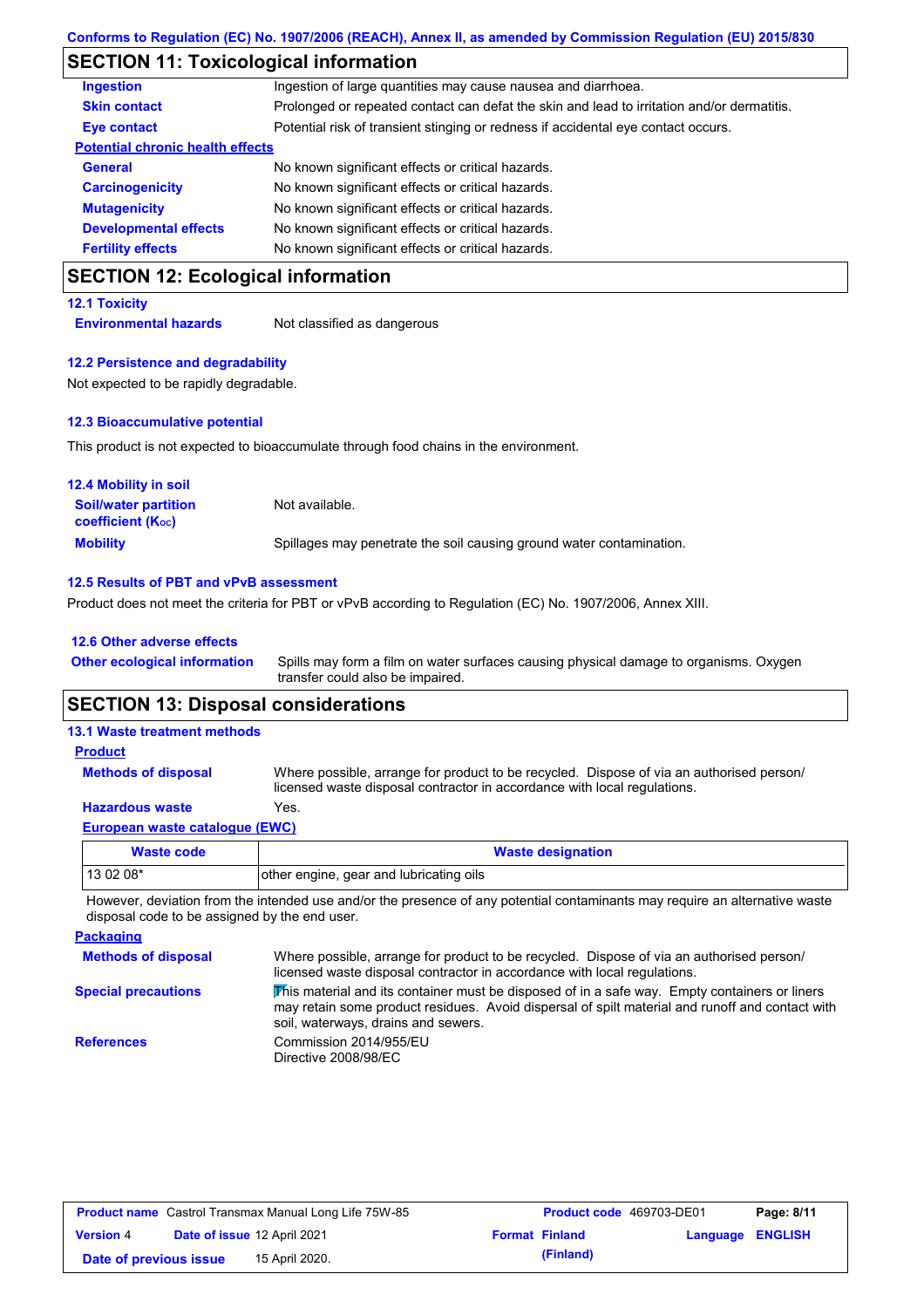#### - - - - - - - - - Not regulated. Not regulated. Not regulated. - - - **SECTION 14: Transport information ADR/RID IMDG IATA 14.1 UN number 14.2 UN proper shipping name 14.3 Transport hazard class(es) 14.4 Packing group ADN Additional information 14.5 Environmental hazards** No. 1988 | No. 1989 | No. 1989 | No. 1989 | No. 1989 | No. 1989 | No. 1989 | No. 1989 | No. 1989 | No. 1989 | Not regulated. - -<br>No. - -

**14.6 Special precautions for user** Not available.

#### **14.7 Transport in bulk according to IMO instruments**

Not available.

## **SECTION 15: Regulatory information**

**Other regulations REACH Status** The company, as identified in Section 1, sells this product in the EU in compliance with the current requirements of REACH. **15.1 Safety, health and environmental regulations/legislation specific for the substance or mixture EU Regulation (EC) No. 1907/2006 (REACH) Annex XIV - List of substances subject to authorisation Substances of very high concern** None of the components are listed. All components are listed or exempted. All components are listed or exempted. All components are listed or exempted. At least one component is not listed. All components are active or exempted. All components are listed or exempted. All components are listed or exempted. **United States inventory (TSCA 8b) Australia inventory (AICS) Canada inventory China inventory (IECSC) Japan inventory (ENCS) Korea inventory (KECI) Philippines inventory (PICCS) Taiwan Chemical Substances Inventory (TCSI)** All components are listed or exempted. **Ozone depleting substances (1005/2009/EU)** Not listed. **Prior Informed Consent (PIC) (649/2012/EU)** None of the components are listed. **Annex XIV EU Regulation (EC) No. 1907/2006 (REACH) Annex XVII - Restrictions on the manufacture, placing on the market and use of certain dangerous substances, mixtures and articles** Not applicable.

| <b>Product name</b> Castrol Transmax Manual Long Life 75W-85 |                                    |                | <b>Product code</b> 469703-DE01 | Page: 9/11            |                         |  |
|--------------------------------------------------------------|------------------------------------|----------------|---------------------------------|-----------------------|-------------------------|--|
| <b>Version 4</b>                                             | <b>Date of issue 12 April 2021</b> |                |                                 | <b>Format Finland</b> | <b>Language ENGLISH</b> |  |
| Date of previous issue                                       |                                    | 15 April 2020. |                                 | (Finland)             |                         |  |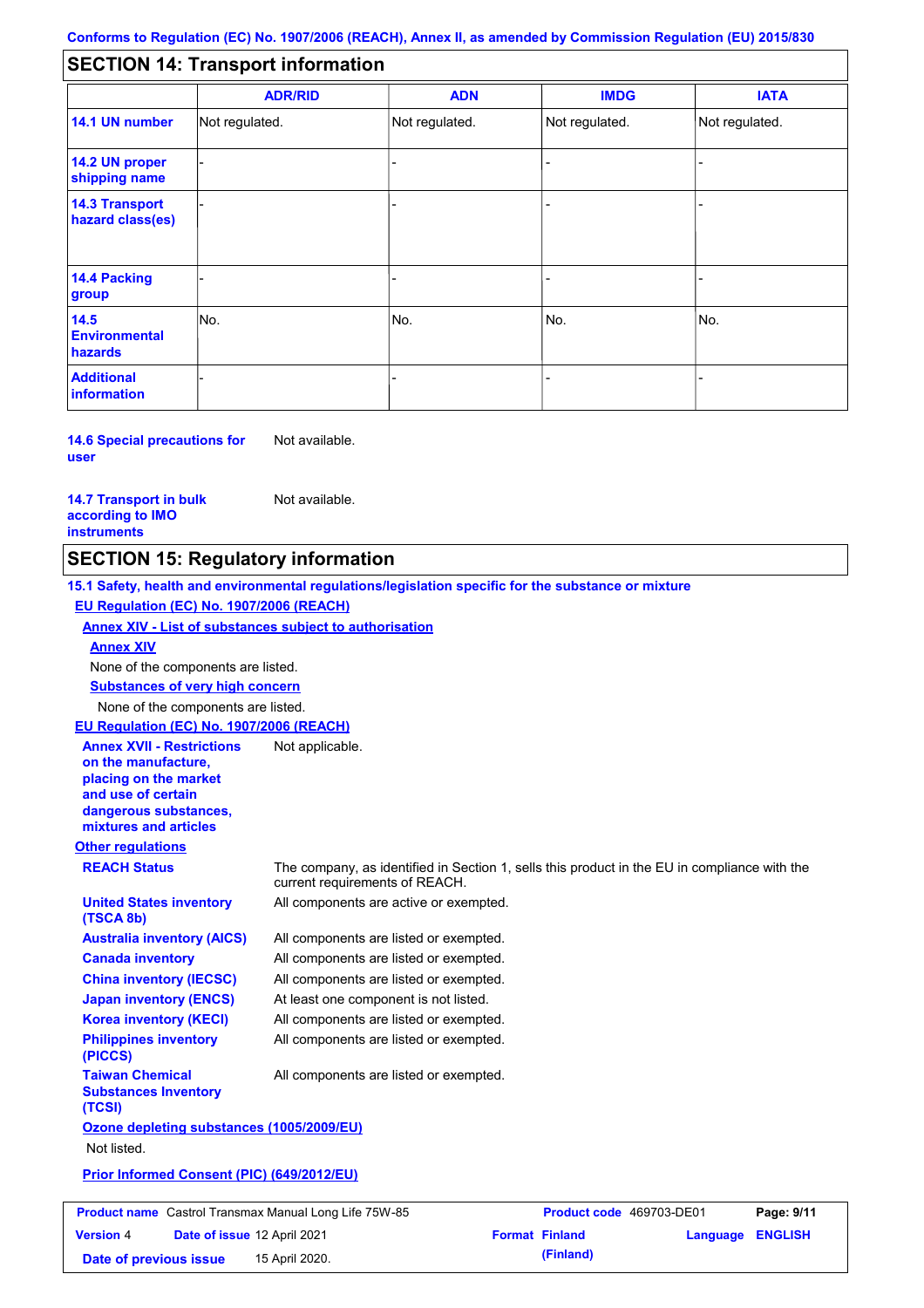# **SECTION 15: Regulatory information**

Not listed.

**EU - Water framework directive - Priority substances**

None of the components are listed.

**Seveso Directive**

This product is not controlled under the Seveso Directive.

| <b>15.2 Chemical safety</b> | A Chemical Safety Assessment has been carried out for one or more of the substances within  |
|-----------------------------|---------------------------------------------------------------------------------------------|
| assessment                  | this mixture. A Chemical Safety Assessment has not been carried out for the mixture itself. |

# **SECTION 16: Other information**

| <b>Abbreviations and acronyms</b> | ADN = European Provisions concerning the International Carriage of Dangerous Goods by    |
|-----------------------------------|------------------------------------------------------------------------------------------|
|                                   | Inland Waterway                                                                          |
|                                   | ADR = The European Agreement concerning the International Carriage of Dangerous Goods by |
|                                   | Road<br>ATE = Acute Toxicity Estimate                                                    |
|                                   | <b>BCF</b> = Bioconcentration Factor                                                     |
|                                   | CAS = Chemical Abstracts Service                                                         |
|                                   | CLP = Classification, Labelling and Packaging Regulation [Regulation (EC) No. 1272/2008] |
|                                   | CSA = Chemical Safety Assessment                                                         |
|                                   | CSR = Chemical Safety Report                                                             |
|                                   | DMEL = Derived Minimal Effect Level                                                      |
|                                   | DNEL = Derived No Effect Level                                                           |
|                                   | EINECS = European Inventory of Existing Commercial chemical Substances                   |
|                                   | ES = Exposure Scenario                                                                   |
|                                   | EUH statement = CLP-specific Hazard statement                                            |
|                                   | EWC = European Waste Catalogue                                                           |
|                                   | GHS = Globally Harmonized System of Classification and Labelling of Chemicals            |
|                                   | IATA = International Air Transport Association                                           |
|                                   | IBC = Intermediate Bulk Container                                                        |
|                                   | IMDG = International Maritime Dangerous Goods                                            |
|                                   | LogPow = logarithm of the octanol/water partition coefficient                            |
|                                   | MARPOL = International Convention for the Prevention of Pollution From Ships, 1973 as    |
|                                   | modified by the Protocol of 1978. ("Marpol" = marine pollution)                          |
|                                   | OECD = Organisation for Economic Co-operation and Development                            |
|                                   | PBT = Persistent, Bioaccumulative and Toxic                                              |
|                                   | PNEC = Predicted No Effect Concentration                                                 |
|                                   | REACH = Registration, Evaluation, Authorisation and Restriction of Chemicals Regulation  |
|                                   | [Regulation (EC) No. 1907/2006]                                                          |
|                                   | RID = The Regulations concerning the International Carriage of Dangerous Goods by Rail   |
|                                   | RRN = REACH Registration Number<br>SADT = Self-Accelerating Decomposition Temperature    |
|                                   | SVHC = Substances of Very High Concern                                                   |
|                                   | STOT-RE = Specific Target Organ Toxicity - Repeated Exposure                             |
|                                   | STOT-SE = Specific Target Organ Toxicity - Single Exposure                               |
|                                   | TWA = Time weighted average                                                              |
|                                   | $UN = United Nations$                                                                    |
|                                   | $UVCB = Complex\;hydrocarbon\; substance$                                                |
|                                   | VOC = Volatile Organic Compound                                                          |
|                                   | vPvB = Very Persistent and Very Bioaccumulative                                          |
|                                   | Varies = may contain one or more of the following 64741-88-4 / RRN 01-2119488706-23,     |
|                                   | 64741-89-5 / RRN 01-2119487067-30, 64741-95-3 / RRN 01-2119487081-40, 64741-96-4/ RRN    |
|                                   | 01-2119483621-38, 64742-01-4 / RRN 01-2119488707-21, 64742-44-5 / RRN                    |
|                                   | 01-2119985177-24, 64742-45-6, 64742-52-5 / RRN 01-2119467170-45, 64742-53-6 / RRN        |
|                                   | 01-2119480375-34, 64742-54-7 / RRN 01-2119484627-25, 64742-55-8 / RRN                    |
|                                   | 01-2119487077-29, 64742-56-9 / RRN 01-2119480132-48, 64742-57-0 / RRN                    |
|                                   | 01-2119489287-22, 64742-58-1, 64742-62-7 / RRN 01-2119480472-38, 64742-63-8,             |
|                                   | 64742-65-0 / RRN 01-2119471299-27, 64742-70-7 / RRN 01-2119487080-42, 72623-85-9 /       |
|                                   | RRN 01-2119555262-43, 72623-86-0 / RRN 01-2119474878-16, 72623-87-1 / RRN                |
|                                   | 01-2119474889-13                                                                         |

**Procedure used to derive the classification according to Regulation (EC) No. 1272/2008 [CLP/GHS]**

| <b>Classification</b>                                                              |                             | <b>Justification</b>                                                 |                          |          |                |
|------------------------------------------------------------------------------------|-----------------------------|----------------------------------------------------------------------|--------------------------|----------|----------------|
| Not classified.                                                                    |                             |                                                                      |                          |          |                |
| <b>Full text of abbreviated H</b><br>H <sub>304</sub><br>H332<br><b>statements</b> |                             | May be fatal if swallowed and enters airways.<br>Harmful if inhaled. |                          |          |                |
| <b>Product name</b> Castrol Transmax Manual Long Life 75W-85                       |                             |                                                                      | Product code 469703-DE01 |          | Page: 10/11    |
| <b>Version 4</b>                                                                   | Date of issue 12 April 2021 | <b>Format Finland</b>                                                |                          | Language | <b>ENGLISH</b> |
| 15 April 2020.<br>Date of previous issue                                           |                             |                                                                      | (Finland)                |          |                |